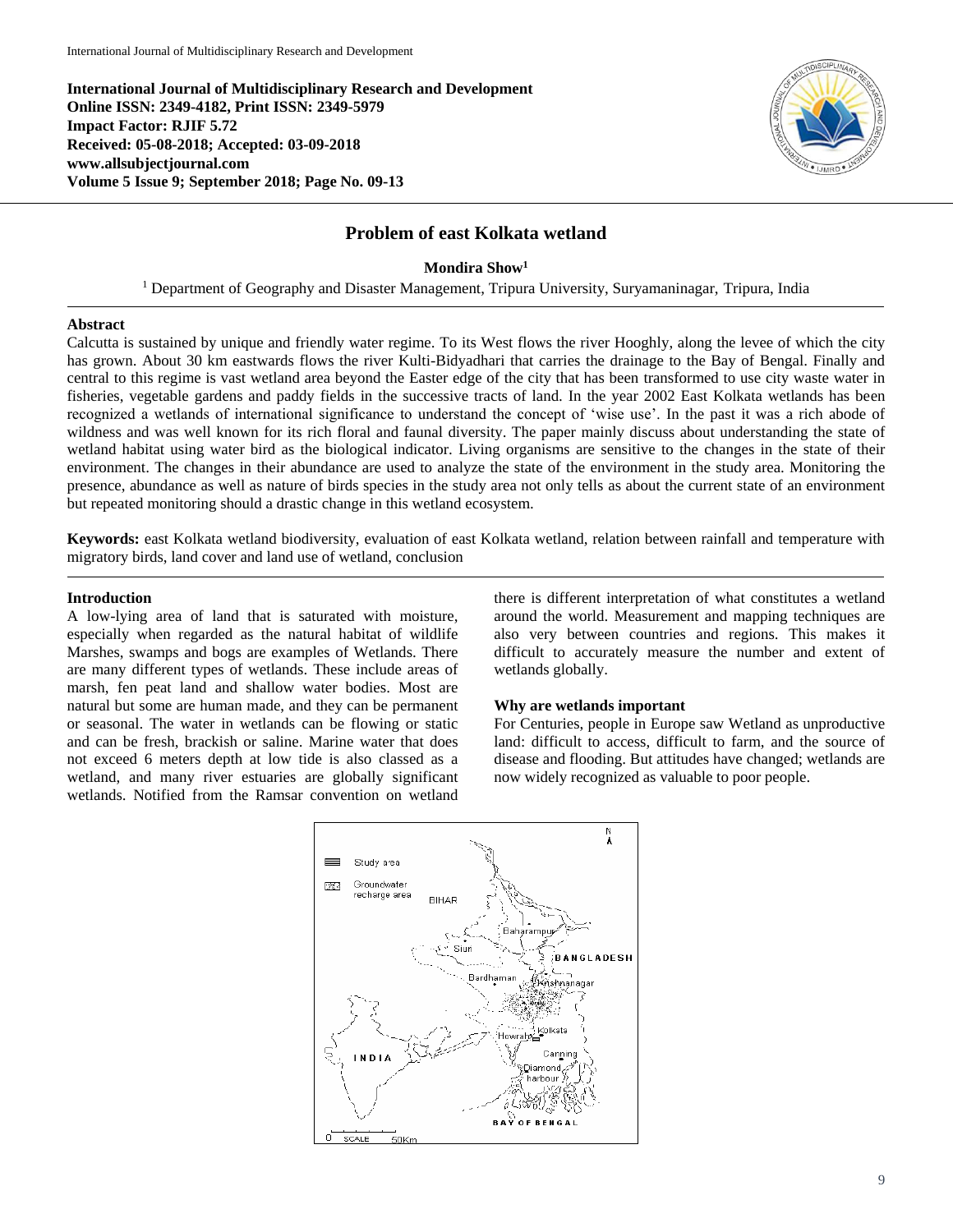# **Location of study area**

The East Kolkata Wetlands (EKW), located on the eastern fringes of Kolkata city bordering the Salt Lake Township on the one hand and the new township at Rajarhat on the other, forms one of the largest assemblages of sewage fed fish ponds. Situated between 22°27'00"N and 88°27'00"E the wetlands spread over an area of 12,500 hectare (Ha). It is comprised of nearly 254 sewage fed fisheries distributed across the districts of South and North 24 Parganas covering a total of 37 Mouzas (30 full and 7 part). Besides, there are small agricultural plots and solid waste farms and some built up areas also.

The EKW (East Kolkata Wetland) nurtures the world's largest wastewater fed aqua culture system. Sewerage that is sent to the wetlands are subjected to solar purification followed by natural oxidation by which the water become conducive for algal and plankton growth which are the primary feed of fishes. The goods and services provided by the EKW (East Kolkata Wetland) include, in addition to fisheries, a very cheap, efficient and eco-friendly system of solid waste and sewer treatment system for the city of Kolkata, habitat for waterfowl and home for a large number of flora and fauna. On 19th August, 2002 the EKW (East Kolktata Wetland) was included in the Ramsar list of 'Wetlands of International Importance'. However, because of increasing pressure of urbanization, change in the quality and quantity of the solid waste and sewer, as also human neglect, this site is under threat from various directions.

Wetland biodiversity in urban areas is an issue of primary concern, especially in developing nations where major portion of people obtain their livelihoods from such type of wetlands. This paper highlighted the significance of East Kolkata wetland-based biodiversity. One of the most important factors which heavily contributed to degradation of East Kolkata wetlands is the lack of understanding of their economic, ecological and socio-cultural values among all the stakeholders. The study attempted to achieve the objective of valuing wetland biodiversity conservation by eliciting respondent's willingness to Pay (WTP) using Contingent Valuation Method (CVM).

### **Problem of Study area**

- a. Physical Impact of Wetlands by Promoter because every day population are increase and also settlement increase.
- b. Decreasing rate of Migratory Birds when Migratory birds are coming at in seasonally because for their relief but in India also temperature is high so Migratory birds also decrease.
- c. Increasing rate of Settlement around the wetland time to time because slum area is increase.

### **Objectives**

- a. To make out the change in the physical set up of the study area.
- b. Impact of Wetland on fisherman.
- c. Find out Economical and social changes on East Kolkata.
- d. Environmental changes due to Wetlands.
- e. Important of wetland. We all know that wetland is our only one water supplier in ground water and fish supplier

#### **Fig 1:** location of study area

in urban area.

### **Materials**

- a. Satellite data like TM and SRTM of 1989 and 2009 are used to locate the changes in the environment due to Wetland.
- b. Land use map of study area.
- c. Google Earth image of 2005-2015 is used to show the land use changes and also various changes.
- d. Census population data of 2011 is used to look on the socio economic set up of area.
- e. Rainfall and Temperature data of wetland area in East Kolkata.

### **Parameters**

- a. Total area of Wetland.
- b. Land use changes of area.
- c. Migratory Birds.
- d. Dominating characteristic of Promoting.

# **East Kolkata wetland and biodiversity**

Before going on with stating the loss of biodiversity in the study area in trems of birds and fish species composition as biological indicators, we need to precisely understand what biodiversity is an attribute of an area and specifically refers to the variety within and among living organisms, assemblages of living organisms biotic communities and biotic processes whether naturally occurring or modified by humans.

#### **Evaluation of East Kolkata wetland**

Kolkata, situated on the low-lying banks of the Hugh, 100 miles from the open sea, perhaps Could be one of the most unlikely and unpromising locations to be developed as the major Terminal port in pre-independent India and a city carrying one of the World's largest Concentrations of urban population. "Less than two centuries ago, the site of the present city of Kolkata presented the ordinary aspect of a rural district in the delta of Lower Bengal - a flat rice-swamp interspersed with patches of jungle, with a few scattered villages on the river-bank. Few would have ventured to predict that here would shortly arise a 'City of Palaces'; that physical drawbacks would be made to yield. that in spite of morasses, malaria, hurricanes, and the difficult navigation of a treacherous river, Calcutta (Kolkata) would in the nineteenth century be an emporium of trade of the finest magnitude, and capital of an Empire in the East.

Kolkata is located on the lower deltaic plain on the composite Ganga delta and is covered by the Quaternary sediments, deposited by the river systems flowing through the Area. The natural alluvial levee offers a narrow strip of land just above the flood height, on Which Kolkata is located as a linear metropolitan formation stretching for more than 70 km from Kalyani on the north-east to Uluberia on the south-west on eastern flanks of the Hugli River as it was the highest and the most suitable land for urban development in the vicinity?

Over the centuries, the Hugli has deposited large quantities of alluvial silts along its banks, forming a natural levee of high land suitable for settlement Thus, the slope of the land is away from the river. Within a very short distance from both banks, the level falls quickly and the low-lying lands, being either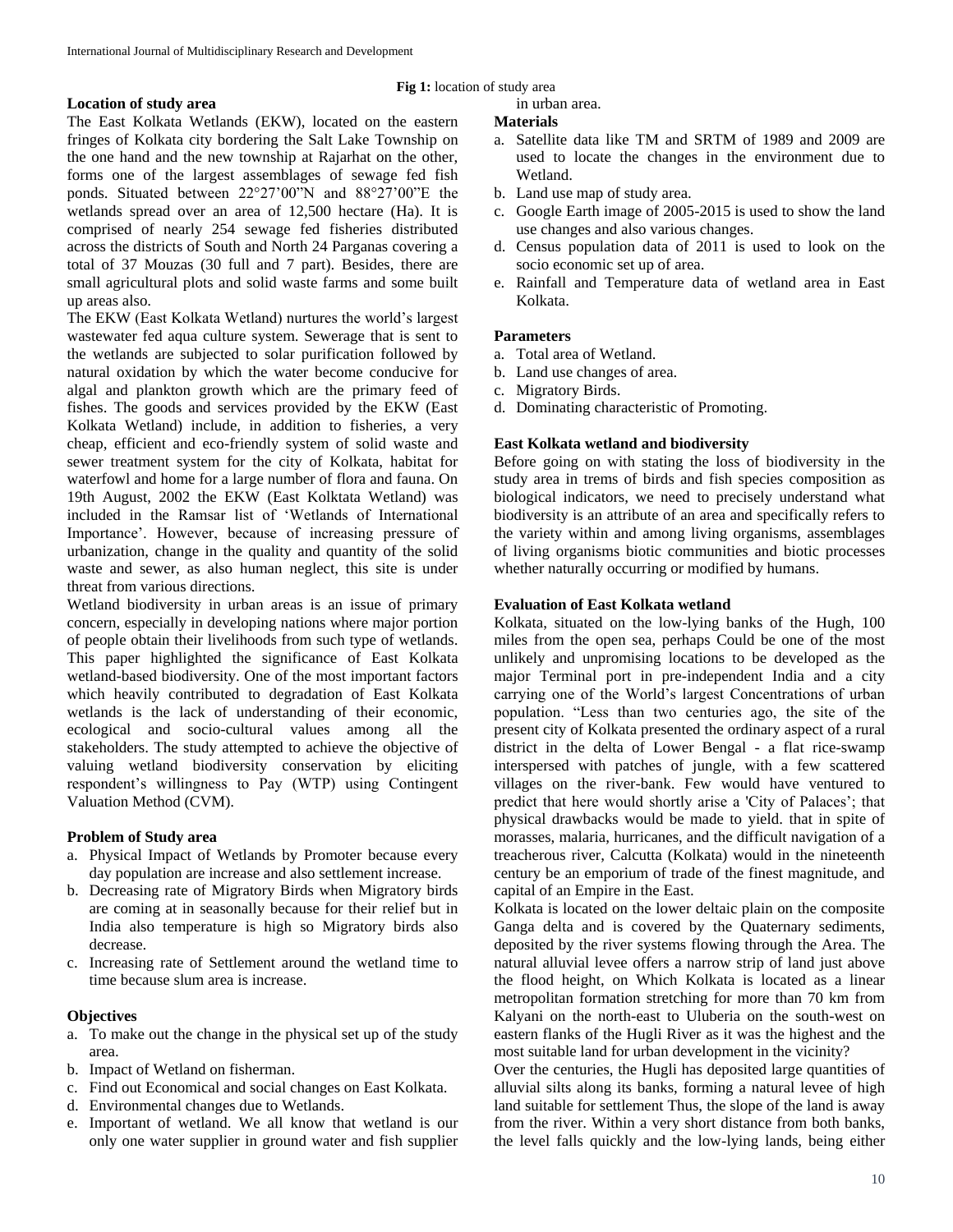perennial marsh or swamp or liable to annual inundation

#### **Kolkata metropolitan areas such as**

- The area is more or less flat; the contour variations are from 3 m to 9 m.
- The relief in the northern side (Kalyani, Bansberia, Chunchura, and Naihati) is higher i.e. about 9.0 m above MSL and in the southern side (Uluberia, Budge Budge), it is About 3.0 m and the regional master slope is from North to South. Moreover, the land Slopes away from the Hugli mainly towards east at Kolkata and towards west at Howrah side
- River Hugli forms the principal drainage in the area. It enters Kolkata Metropolitan Area at Tribeni and flows out in the south at Uluberia.
- The highlands are thus found along the levee of River Hugli and moderately highlands occur in between the highlands and low-lying areas.

Topographically, the Kolkata city area (KMC) is almost flat, with many depressions bounded by Hugli River on the west and wetlands on the east the physiographic setting of

Kolkata city (22 $\degree$  34' N and 88 $\degree$  22' E) both at the time of its foundation and at the present day is dominated by the meandering River Hugli (Gupta, 1990). The surface elevation ranges between 3 m to 6-7 m above mean sea level in Kolkata. The slope of the land is not uniformand it is primarily away from the river to the east and south-east direction.

The Reduced Level Model (Figure 3.2) shows that the highest ground, i.e.above 5 m to 6 m is found in Bagbazar and Sovabazar areas in the north and also along the levee of eastern bank of the Hugli, mainly in Garden Reach, Fort William and Khidirpur areas. The land below 3 m represents the back swamp area beyond the levee covered by marshes, small and large. Many of these represent river scars of the past drainage channels of the Bhagirathi and Bidyadhari. In between these two lands, the moderate high grounds with 3 to 5 m.

# **Statues of the east Kolkata wetland system**

An atteesterem has been made in this paper to use water birds species as indictors of the state of the wetlands habitat and of human induced changes to this habitat. Using organisms to indicate the state of the environment and the changes in environment has numerous tried and tested applications. There are three distinct uses of the term indicator species in research ecology and biodiversity. There are a species or a group of species

- 1. Reflect the biotic and a biotic state of an environment.
- 2. Revel evidence for or the impact of environmental ecosystem.
- 3. Indicate the biodiversity of other species taxes or entire communities within an area.

The focus is mainly laid an various species of Water birds based in and around the East Kolkata wetland and the changes it shows. It is a fact that living organisms are sensitive to the state of their environment. Pollution from human activities kills many species and reduces the abundance of other. These changes in abundance are used to analyze the state of the

environment in the study area. Monitoring the presence, abundance as well as nature of birds species in the study area not only tells as about the current state of an environment.

There is a rapid change in bird diversity in recent years. Zoological survey of India recorded 248 species of birds from Salt lakes in 1960's.

Banabithan is another spot at the heart Salt Lake City which is an abode of avifauna. As the entire Salt Lake city is reclaimed out of Wetlands this site is naturally having good vegetation cover as well as huge natural water bodies along with high protection level. Areas in and around the waste water canals also show the significant absence of number of water birds. Data shows that the areas which are either provided high level of ecological protection and or kept at almost similar condition of natural wetlands are rich in water birds.

Banabithan is another spot at the heart Salt Lake city which is an abode of avifauna. As the entire Salt Lake City is reclaimed out of wetlands this is naturally having good vegetation cover as well as huge natural water bodies along with high protection level. Areas in and around the waste water canals also show the significant absence of number of water birds. Data shows that the areas which are either provided high level of ecological protection and or kept at almost similar condition of natural wetlands are rich in water birds.

The fundamental difference between the present study and the past one is that today the site of observation is totally controlled by the human agencies. As the fisheries are controlled and fish species composition is regulated by humans for a few selected fish and also very little vegetation is all over to grow other than water hyacinth fringing the fish ponds along complete absence of reed beds, the estuary sites rosary grounds and thus shelters of water birds are last.





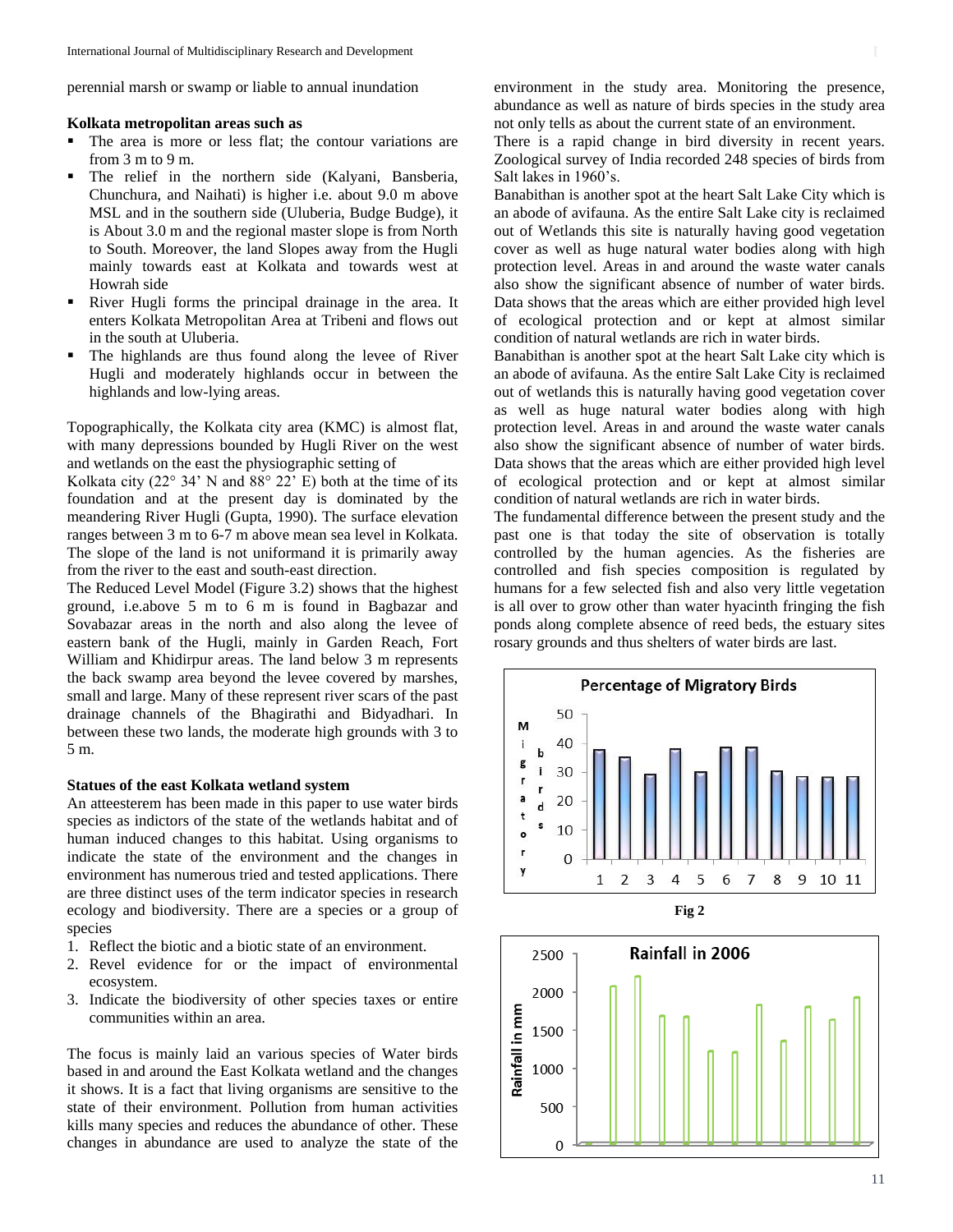

*Source***:** Alipur Weather office, Migratory birds department, Kolkata







Data shows that the sighting is very high on particularly two location, Nalbon and Banabithan. Nalbon is an ecotourium site of about 20 hectores on the North West corner of East Kolkata Wetland, Initially developed for recreational purpose that site has now become a sanctuary for water birds. Adjoins areas are extensity used for fisheries and allied activities. This may have resulted into habitat degradation for water birds**.**

The east Kolkata wetland Act 2006 represents an important landmark as it paved way for establishment of the East Kolkata Wetlands Management Authority for conservation and Management of the East Kolkata Management. The EKWMA is constituted under section 3 of the Act, 2006. The EKWMA is a nineteen member body with the secretaries of different Department of state Govt. as well as other other Govt. officials and 3 represent actives from NGOs under the chairmanship of chief Secretary Government of West Bengal.

#### **Rainfall**

The Sub-surface geological set up as discussed above indicates that the ground water occurs under confined to Semi confined condition. However at some places in the area the top confining bed is either less than 10m tick or is absent. A place where the top confining bed is absent a thick column of sand occurs from the top of the geological succession indicatory channel deposition. These pockets where groundwater occurs under unconfined condition. act as recharge area.

Though the topography of the area in and around ECW is more or less flat, local ground water mounds and troughs have developed due to various rates of groundwater withdrawal at different places. The regional flow of groundwater with in area is from east to west and is controlled by a ground water trough defined by the 13.7m below mean sea level contour near south central Kolkata. Therefore, any leakage of contaminated water from ECW and Dhapa soild waste dumping ground may pollute Kolkata's aquifers.

#### **Land use and land cover map of east Calcutta wetland**



**Fig 6**

# **Conclusion**

In some cases the complete disappearances of certain species and their local extinction can also be attributing to the follow by.